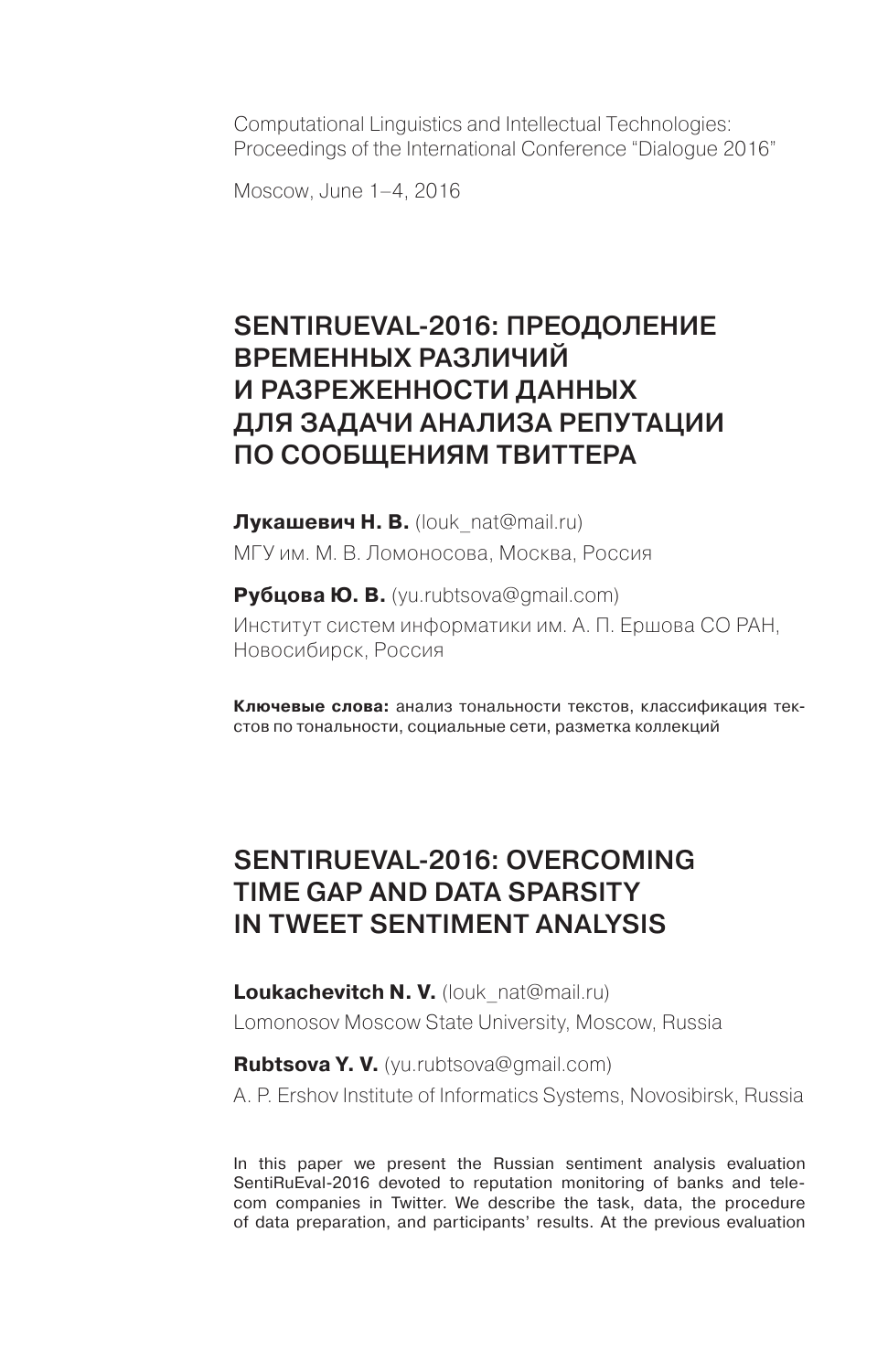SentiRuEval-2015, it was noticed that the presented machine-learning approaches significantly depended on the training collection, which was not enough for qualitative classification of the test collection because of data sparsity and time gap. The current results of the participants at SentiRuEval-2016 showed that they have made successful steps to overcome the above-mentioned problems by combining machine-learning approaches and additional manual and automatically generated lexical resources.

**Keywords:** sentiment analysis, sentiment classification, social network, collection labeling, evaluation

#### **1. Introduction**

One of the important directions in automatic sentiment analysis is the analysis of social network messages, especially Twitter posts (tweets). Twitter messages convey a lot of opinions on various topics written by people of different origin, education, employment, etc, which can be interesting to governments, sociologists, companies, and ordinary people.

Twitter messages have several specific features. They are short (140 symbols), and their content is dynamic, often very dependent on current events. For this reason, automatic sentiment classifiers, trained in a restricted set of tweets, significantly lose in their quality if applied to tweet collections of other time intervals.

In [1, 2] the analysis of participants' results in the Russian tweet task of SentiRuEval-2015 was presented. Comparing results in two subtasks: sentiment analysis (reputation monitoring) towards telecommunication companies and towards banks, it was shown that best achieved levels of results significantly correlated with the differences between training and test collection. In that competition, the training and test collections were divided with the half-year interval, during which dramatic Ukraine events happened and partially changed the topics of the tweets. The analysis of the most problematic tweets for the participants showed that such tweets (30% in the bank domain) included sentiment words absent in the training set.

During this year, the second evaluation of tweet-oriented sentiment analysis systems was organized at SentiRuEval-2016. In this paper, we describe the task, the principles of data annotation, the achieved results and present the best approaches, which tried to overcome time-related problems of the tweet sentiment analysis.

#### **2. Related Work**

In past years several shared tasks were devoted to sentiment analysis and reputation monitoring of opinionated tweets.

In 2012–2013 RepLab, online reputation management evaluation, was held within the CLEF conference [3, 4]. The task was to determine if the tweet content has positive or negative implications for the company's reputation. The RepLab organizers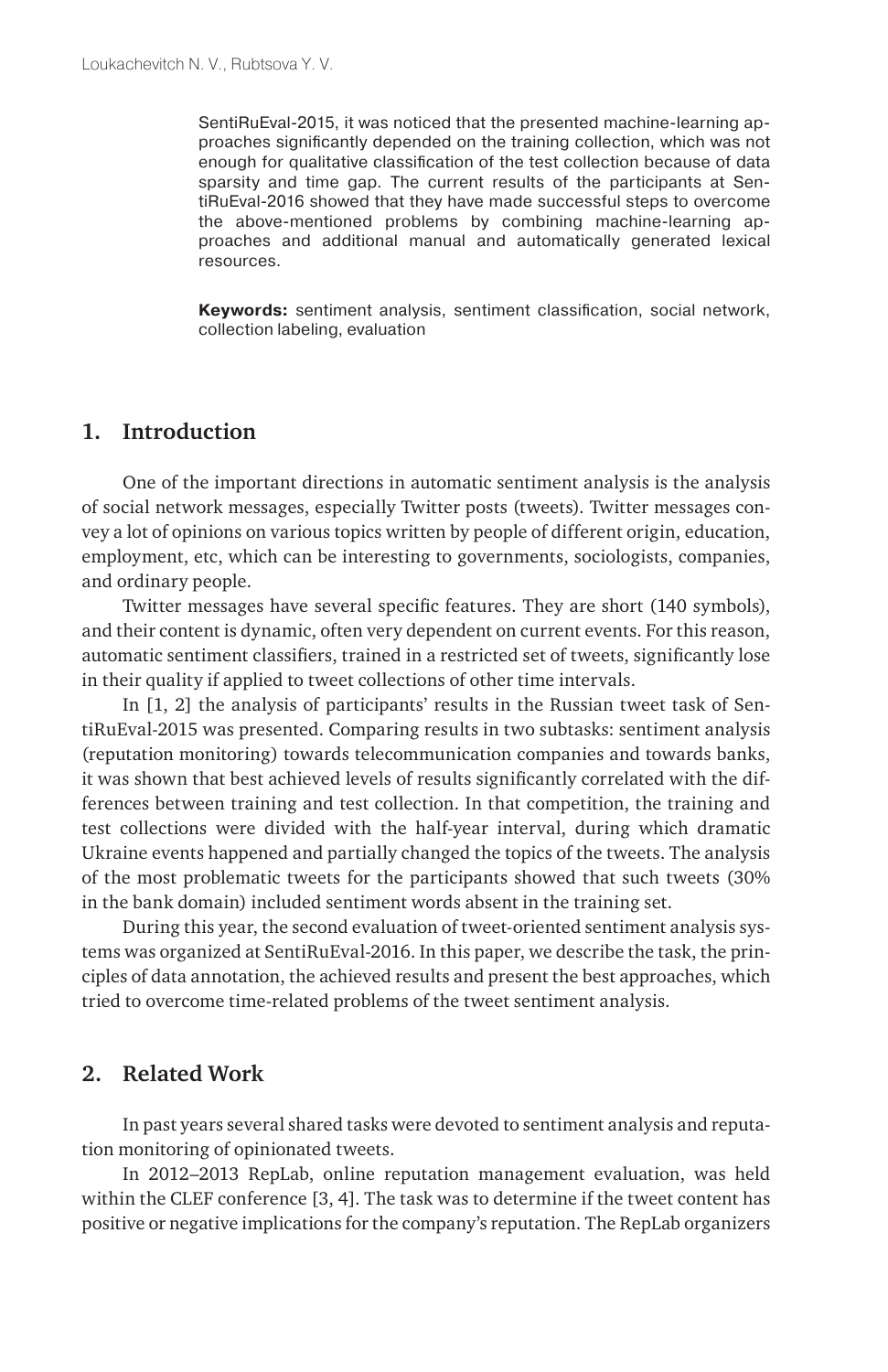emphasize that the RepLab task is substantially different from standard sentiment analysis that should differentiate subjective from objective information. When analyzing polarity for reputation, both facts and opinions have to be considered to determine what implications a piece of information might have on the reputation of a given entity. The training and test collections were temporally divided with at least several month intervals.

To overcome the difference between the training and test collections, the participants combined supervised approaches with unsupervised approaches or lexiconbased approaches. Some runs incorporated external information by using provided links to Wikipedia, entities' official web sites, and external vocabularies.

The highest F-measure and accuracy values among RepLab 2013 were achieved by the system SZTE NLP [5]. The team utilized the external vocabularies: the Senti-WordNet sentiment lexicon [6] and the acronym lexicon (from www.internetslang. com). Beyond the supervised steps, they experimented with unsupervised clustering using Latent Dirichlet Allocation (LDA) for detecting topics in the training and test collections. Then they used the topic distributions over each tweet as features.

The second best system according F-measure and third one according Accuracy was POPSTAR [7]. The team used sentiment lexicons to extract features based on the prior polarity of words. Some tweet-oriented features were included to capture particular aspects of tweets (e.g. presence of emoticons). The participant claims that deltatf.idf weight scheme for word features shows the best results for this task. To solve the problem of feature vector sparseness and unseen words, they implemented the Brown cluster algorithm that clusters words to maximize the mutual information of bigrams.

The approach of the UAMCLYR [8] was based on distributional term representations (DTRs) [9], which are a way to represent terms by means of contextual information, given by term-co-occurrence statistics. The participant demonstrated that the proposed approach shows better result in comparison to the traditional Bag-of-Words representation.

In 2013–2015, the Twitter-oriented sentiment evaluation was held within the SemEval conference. Two subtasks were given to participants in 2013–2014: to detect sentiment expressed by a phrase in the context of a tweet and to detect overall sentiment of a tweet [10, 11]. In 2015 organizers included three new subtasks asking to predict the sentiment towards a topic in a single tweet, the overall sentiment towards a topic in a set of tweets, and the degree of prior polarity of a phrase [12].

In SemEval 2013 and 2014, the best result by a large margin was shown by NRC-Canada system [13]. The sentiment lexicon features (both manually created and automatically generated) along with n-gram features (both word and character n-grams) led to the most achievement in performance. Additionally, they generated two large sentiment association lexicons, one from tweets with sentiment-word hash tags, and another one from tweets with emoticons.

The best system for Subtask C (prediction sentiment towards a given topic) at SemEval 2015 was TwitterHawk [14]. The team focused on identifying and incorporating the strongest features used by the best systems in previous years, most notably, sentiment lexicons that showed good performance in earlier studies. Their system used two kinds of features: basic text features and lexicon features. They have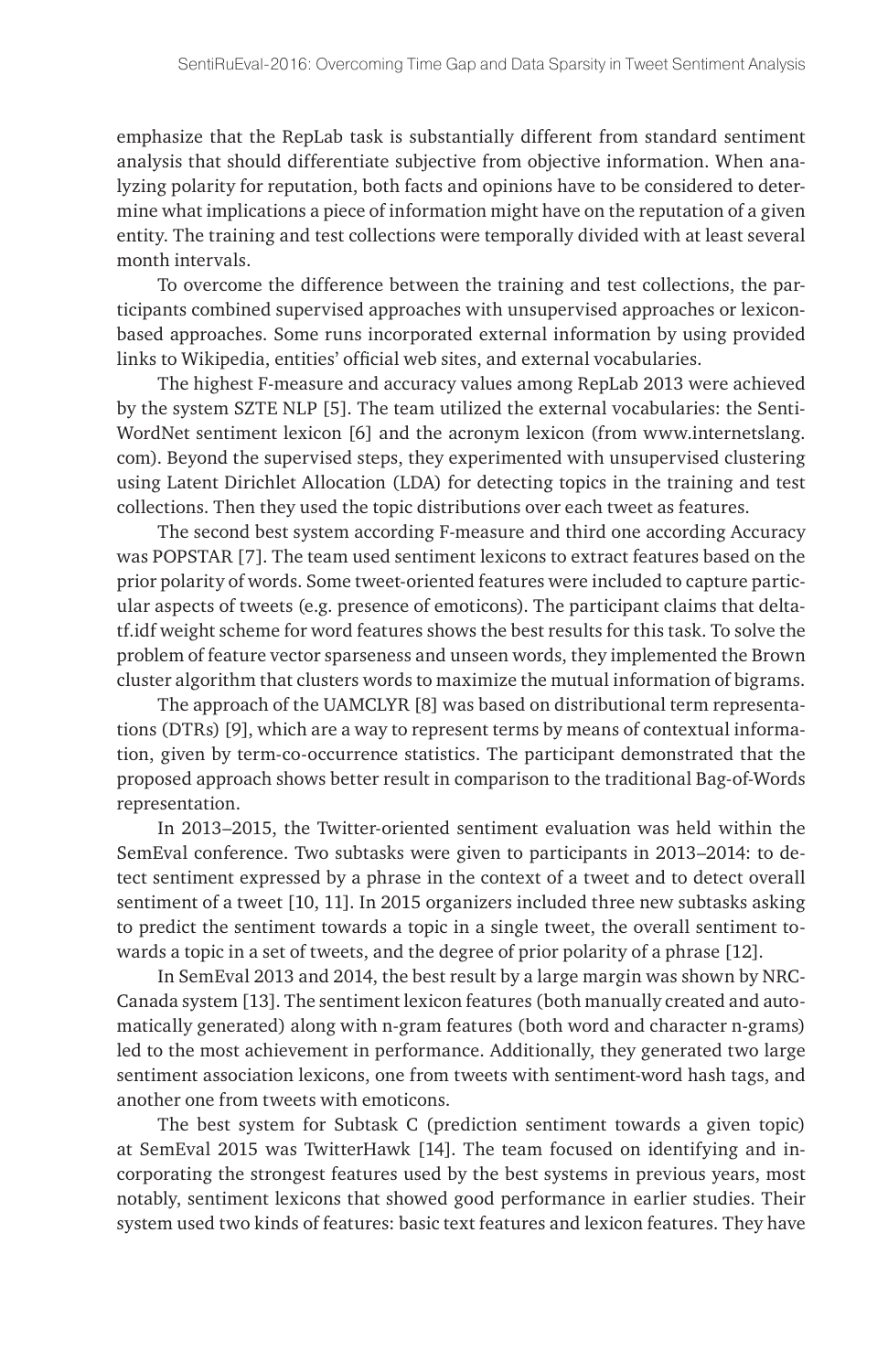incorporated eight external lexicons. To increase the classifier quality, they extended the training collection with the data from subtask B.

In 2015 the first SentiRuEval evaluation of Russian sentiment analysis systems was held [1, 2]. The aim of the tweet analysis was to classify messages according to their influence on the reputation of the mentioned company. The analysis of the participants' results showed that the best achieved performance in the reputation oriented-task for a specific domain was correlated with the difference between word probability distributions over the training and test collections in this domain. From the description of the approaches, it became clear that no additional data (word clusters or lexicons) were not used by the participants in their supervised machine-learning methods.

#### **3. SentiRuEval-2016 Twitter Task**

Similar to the previous SentiRuEval-2015 evaluation, the goal of the Twitter sentiment analysis at SentiRuEval-2016 was to find tweets influencing the reputation of a company in two domains: banks and telecom companies. Such tweets may contain sentiment-oriented opinions or positive and negative facts about the company.

Such a task is quite similar to the reputation polarity task at RepLab evaluation [3, 4] and sub-task C in SemEval 2015. The difference from RepLab evaluation is that at SentiRuEval, tweets from only two domains were taken, and the systems were evaluated for these domains separately, which gives the possibility to compare the results obtained in the domains. The task for participants was to define the reputation-oriented attitude of a tweet in relation to a given company: positive, negative, or neutral.

In the training and test collections, the fields with the list of all companies of the chosen domain were denoted. By default, the field of the company mentioned in the tweet obtained "0" (neutral attitude) value. The participants should either replace "0" with "1" (positive attitude), or "-1" (negative attitude), or remain "0", if the tweet attitude to a company mentioned in the message is neutral.

#### **3.1. Text Collections**

The SentiRuEval collections comprise tweets about seven entities from the telecom domain and eight entities from the bank domain. The datasets were collected with Streaming API Twitter (https://dev.twitter.com/streaming/overview). The previous SentiRueval-2015 training and test collections (December 2013—January 2014; July-August 2014) were utilized as training collections of the current evaluation. The current test collections were gathered in two parts: during July 2015 and November 2015. The distribution of messages in the training and test collections according to sentiment classes is shown in Table 1. The number of tweets is not equal to the sum of neutral, positive and negative messages, as user may mention more than one company in a message. As it can be observed, the collections are unbalanced and we did not artificially boost the number of sentiment tweets—just how classifiers would face the sentiment classification task in the real life.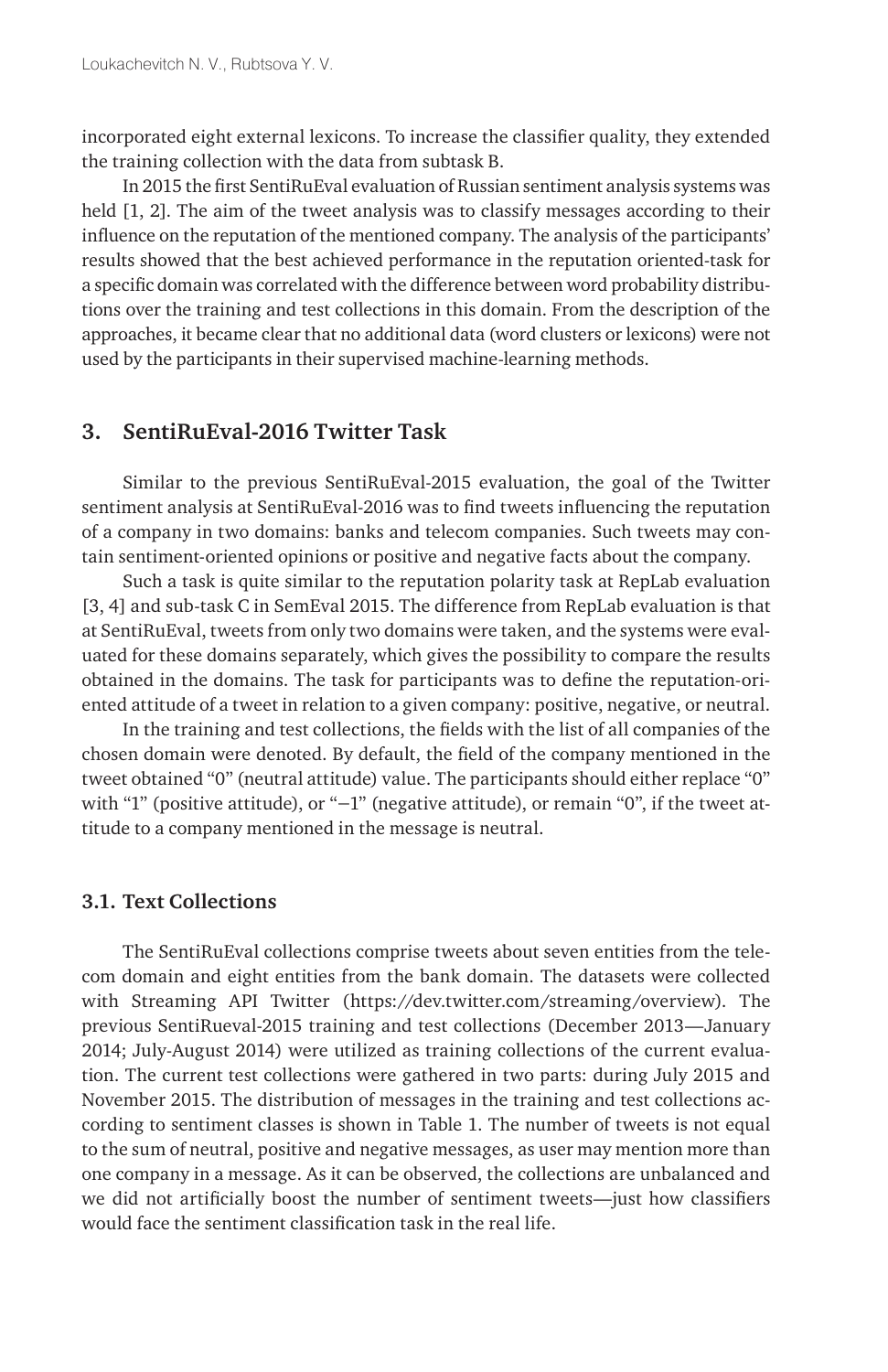|              |                               | Neu-<br>tral | Posi-<br>tive | Nega-<br>tive | Total number<br>of tweets |
|--------------|-------------------------------|--------------|---------------|---------------|---------------------------|
| Tele-        | Training collection           | 4.870        | 1.354         | 2.550         | 8,643                     |
| com          | Gold standard test collection | 1,016        | 226           | 1,054         | 2,247                     |
| <b>Banks</b> | Training collection           | 6,977        | 704           | 1,734         | 9,392                     |
|              | Gold standard test collection | 2,240        | 312           | 722           | 3,313                     |

Table 1. The distribution of messages in the collections according to polarity classes in the SentiRuEval datasets

The Twitter task of SentiRuEval-2016 was to determine the reputation-oriented attitude of a tweet in relation to a given company. Some tweets could contain more than one entity. Table 2 displays the number of tweets that contain more than one company and the number of tweets with different polarity labels.

To prevent manual labeling by participants, additional messages have been added to the test collections. The size of the collections sent to the participants was equal to 19,673 tweets for the Telecom domain and 19,586 tweets for the Bank domain.

|              |                               | Number of tweets<br>containing more<br>than one entity | Number of tweets<br>containing different<br>polarity labels |
|--------------|-------------------------------|--------------------------------------------------------|-------------------------------------------------------------|
| Tele-        | Training collection           | 435                                                    | 131                                                         |
| com          | Gold standard test collection | 193                                                    | 49                                                          |
| <b>Banks</b> | Training collection           | 857                                                    | 23                                                          |
|              | Gold standard test collection | 101                                                    |                                                             |

Table 2. Number of tweets that contain more than one company

#### **3.2. Data Annotation and Quality Measures**

A high-quality gold standard collection is essential for supervised machine learning. Traditionally the gold standard is created by expert annotators. However, traditional annotation is expensive and time-consuming. To reduce the cost of expert-based annotation, linguistic projects have turned to the crowdsourcing approach, which involves submitting smaller subtasks to a coordinated platform on the Internet and solving these smaller tasks with a large amount of people. Nowadays crowdsourcing is becoming an increasingly popular and rather practical approach for creation and annotation of linguistic resources [15,16]. Crowdsourcing can employ both paid workers and volunteers.

In the framework of SentiRuEval-2016, the online tool (http://sentimeter.ru/ assess/texts/) for tweet labeling was created where one could mark tweets according to their attitude in relation to a given company. 8,509 tweets in total were loaded into the system and labeled by assessors: 3,970 tweets about telecommunication companies and 4,539 tweets about banks. The labeling process lasted since 1 September 2015 to 31 January 2016. The interface of the online crowd source platform for sentiment labeling is shown on Fig. 1.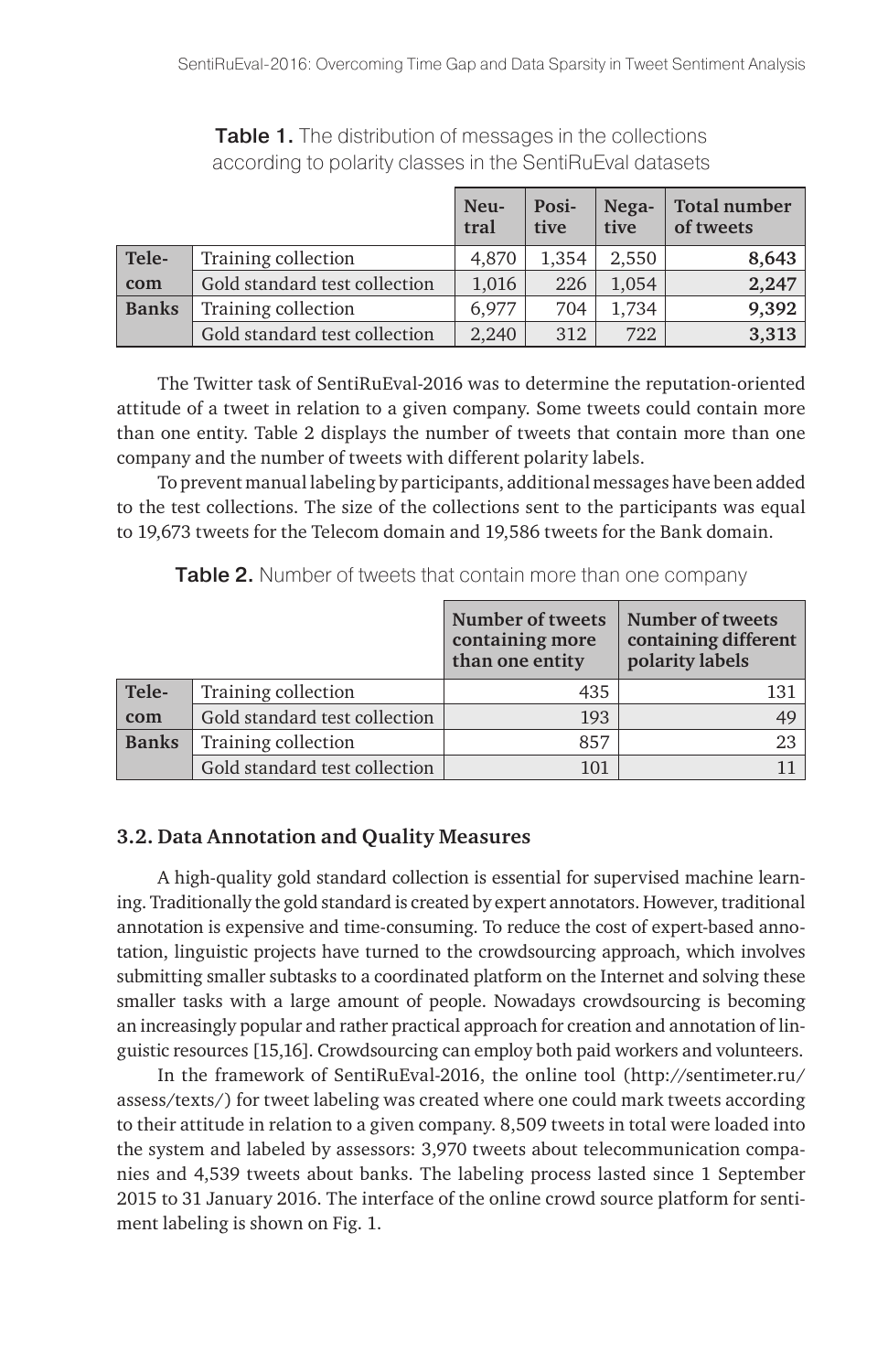

(увеличение прибыли, увеличение числя клиентов)

Отрицательная тональность - если сообщается отрицательное отношение автора к организации, или факт, который свидетельствует о проблемах организации (снижение прибыли, уменьшение числа клиентов).

нейтральными - факты, которые относятся к стандартной деятельности организаций

Вопросы и пожелания направляйте на vu.rubtsova@gmail.com Сайт использует Laravel | AngularJS | Тема Boots

**Figure 1.** The interface of the online crowdsource platform for tweet sentiment labeling

For the four-month period of assessment, total 112 people from 25 cities and 7 countries took part in labeling. The annotators can be subdivided into three different groups: organizers—two persons, paid assessors—four persons, and volunteers—106 persons. All together they marked 45,450 companies. The organizers marked 10,322 companies, the paid assessors labeled 29,435 companies, and the volunteers labeled 5,693 companies (approximately 54 companies per volunteer).

To reduce the subjectivity, each tweet from the test collection was marked by at least four different persons as a person may feel preference or antipathy to some brand or company and mark tweets prejudiced. For instance, if a person is a "brand advocate" then he or she can label tweets as "neutral" if there is the slightest possibility not to label it as "negative".

After labeling was finished, the "strong agreement" voting scheme was applied to form the test collections. The labeling of a tweet was considered to be in strong agreement if the number of votes for a specific sentiment label exceeded votes for other labels with the margin 2. So, a tweet was filtered out from the gold standard if three assessors voted for one mark and two ones for another one—it was assumed as disagreement. Only tweets with strong agreement among assessors have formed the gold standard. Irrelevant, unclear, or spam messages were removed from the test sets.

As the main quality measure, macro-average F-measure was used. Macro F-measure is calculated as the average value between F-measure of the positive class and F-measure of the negative class ignoring the neutral class. But similar to SentiRuEval-2015, this does not reduce the task to the two-class prediction because erroneous labeling of neutral tweets negatively influences Fpos and Fneg. Additionally, micro-average F-measures were calculated for two sentiment classes.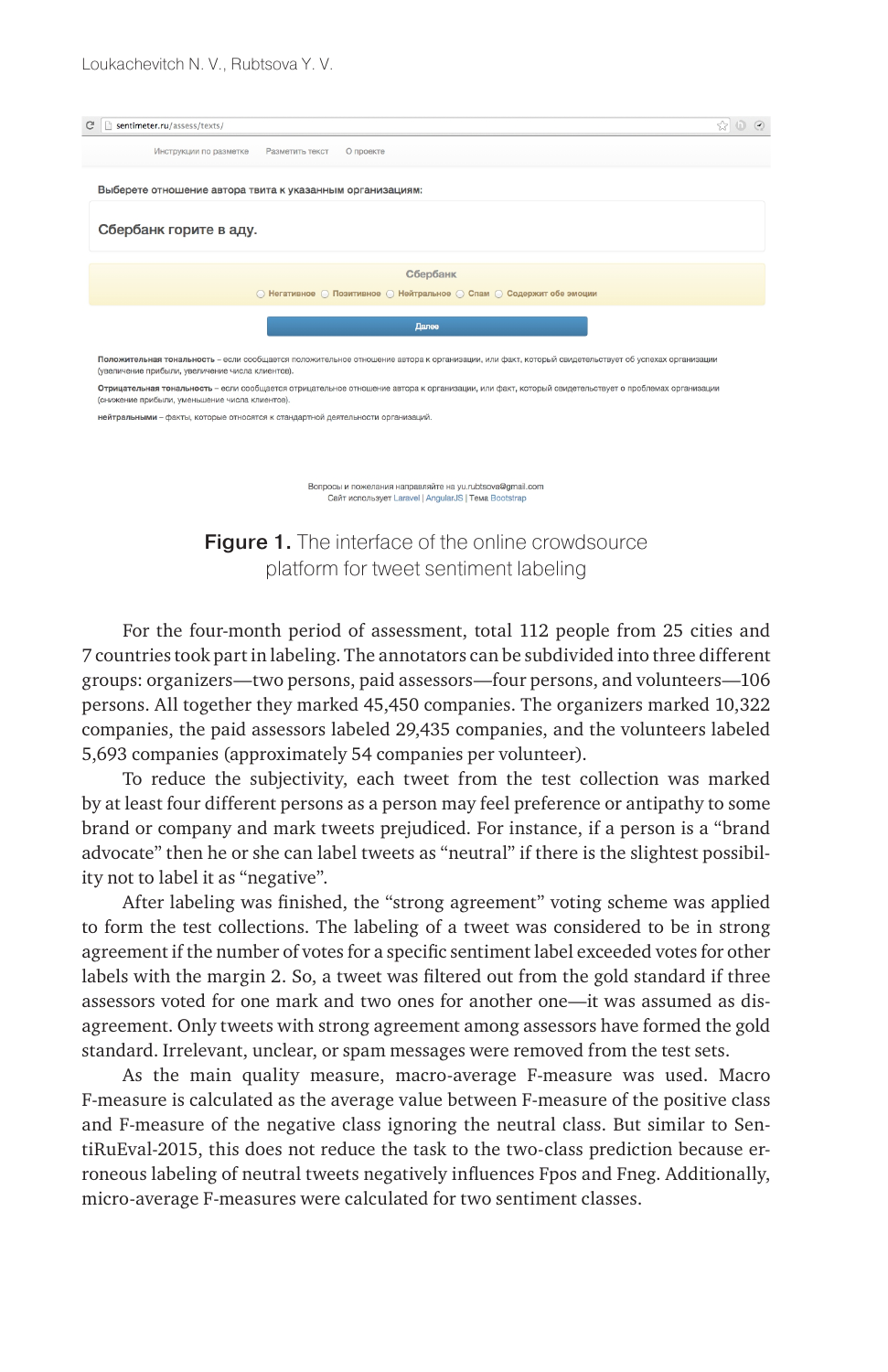#### **4. Results and Description of Approaches**

This year ten participants have submitted 58 runs to the Twitter sentiment analysis task at SentiRuEval-2016. The best runs according to macro-F for each participant are presented in Table 3 for telecom tweets and Table 4 for bank tweets.

In the evaluation we calculated two baselines. The first baseline is based on the major reputation-oriented category—negative one in both cases. The best runs of all participants show results above the F-macro majority baseline, however, some systems could not surpass the F-micro baseline.

The second baseline is obtained with the use of SVM to Boolean representation of tweet wordforms (if a wordform is presented in a tweet then the feature is equal to 1, otherwise 0). Six of ten participants could beat this baseline. If compared to SentiRuEval-2015, the considerable improvement can be seen because at the previous evaluation the best approaches in the bank domain were at the level of the SVM baseline (F-macro=0.3578, F-micro=0.3736). In the telecom domain, the best results were better than the SVM baseline, but the current margin between the SVM baseline and the best result is bigger (baseline: F-macro=0.4396, F-micro=0.48; the best result: F-macro=0.488, F-micro=0.536).

Two most popular machine-learning approaches among participants were SVM and neural networks. To overcome the differences between the training and test collections, five best approaches used machine learning in conjunction with external resources. Two participants (1 and 10) tried to increase the classification results by balancing the train collections. Three participants (1, 9, and 10) incorporated external sentiment vocabularies into supervised machine learning algorithms.

| <b>Table 3.</b> The best run from |
|-----------------------------------|
| each participant for telecom      |
| tweets according Macro F          |

|                 | F-macro | F-micro |
|-----------------|---------|---------|
| Majority        | 0.3146  | 0.5895  |
| <b>Baseline</b> |         |         |
| SVM baseline    | 0.4640  | 0.5728  |
| 14              | 0.5286  | 0.6632  |
| 2 k             | 0.5594  | 0.6569  |
| 3 1             | 0.3634  | 0.3994  |
| 4 5             | 0.4955  | 0.6252  |
| 51              | 0.3499  | 0.4044  |
| 6 con           | 0.3545  | 0.5263  |
| 75 a            | 0.4842  | 0.6374  |
| 8 533 2         | 0.4871  | 0.5745  |
| 9 hand_ext_tri  | 0.5493  | 0.6813  |
| 10 10           | 0.5055  | 0.6254  |

Table 4. The best run from each participant for banks tweets according Macro F

|                 | F-macro | F-micro |
|-----------------|---------|---------|
| Majority        | 0.1885  | 0.3503  |
| Baseline        |         |         |
| SVM-baseline    | 0.4555  | 0.4952  |
| 14              | 0.4683  | 0.5022  |
| 2 k             | 0.5517  | 0.5881  |
| 3 <sub>1</sub>  | 0.3423  | 0.3524  |
| 4 1             | 0.376   | 0.4108  |
| 51              | 0.3859  | 0.464   |
| 6 con           | 0.2398  | 0.3127  |
| 75 a            | 0.471   | 0.5128  |
| 8 533 2         | 0.4492  | 0.4705  |
| 9 auto ext tri  | 0.5245  | 0.5653  |
| 10 <sub>5</sub> | 0.4659  | 0.5053  |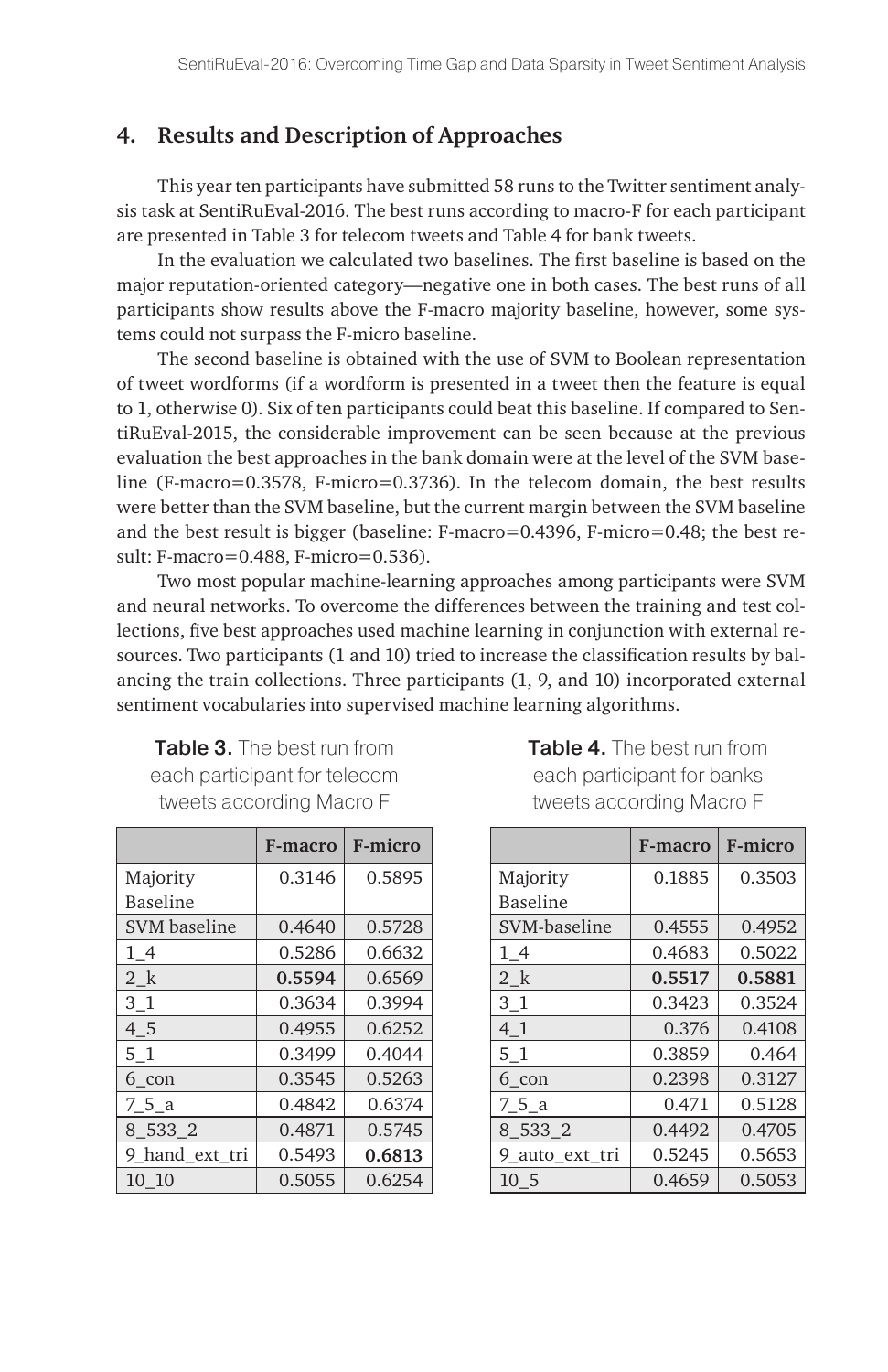These sentiment lexicons were as follows: the manual lexicon Senti $\text{Rulex}^1\left[17\right],$ the automatically generated lexicon study.mokoron.com [18], and the crowdsourced lexicon—Linis crowd² [19]. Participant 2 generated word clusters on a large collection of social network posts and comments and utilized them in tweet classification.

Below we briefly describe the best (compared to the baselines) approaches employed by the SentiRuEval participants. Participant 1 used words in uppercase, bigrams and punctuation marks as features for the linear-kernel SVM. The participant also integrated extra lexicons based on the following collections: study.mokoron.com [18], the collection of tweets (January 2016), and manual lexicon RuSentiLex [17]. The training collections were extended with other tweets in order to balance them. The telecom balanced collection consisted of 4,894 tweets, the banking balanced collection consisted of 6,980 tweets.

Participant 2 employed the recurrent neural network, and the long short-term memory (LSTM) model in particular. As features, Participant 2 used word2vec trained on the external collection of social network posts and comments.

The participant 9's best result for telecom companies is based on SVM over unigram, bigrams, and trigrams. Additionally, two vocabularies were implemented into the classifier: RuSentiLex [17] and automatic connotation vocabularies generated from a news collection. The best approach of this participant for the bank tweets also was based on SVM with the same features as it was used for the telecom domain but only the connotation lexicon was used and the consideration of the part-of-speech ambiguity was added.

The best runs of Participant 10 for the telecom tweets and banks also differ, but the only difference is that the classifier for telecom tweets worked better with a stopword list, which showed the poor results for the bank domain. The participant used linear SVM with tweet-specific normalizations and integrated the RuSentiLex lexicon. The tweet-specific normalizations mean that the participle "not" plus a word was considered as one feature; multiple characters were replaced by a two-fold repetition; links, replies, dates, numbers were replaced with patterns.

The distribution of results of all 58 runs for the telecom test collection can be observed on graph 1. Graph 2 shows the distribution among all runs for the bank test collection.

We analyzed tweets that were incorrectly classified by all participants and found that most such tweets mention several entities with different sentiments, for example:

*"А я вам всегда говорил, что лучший сотовый оператор это Билайн. Мегафон вас не уважает".* [I always said to you that the best operator is Beeline. Megaphone does not respect you]*.*

Another found problem concerns phrase sentiment. The following tweet (and its several variants) was considered by all systems as negative:

<sup>1</sup> http://www.labinform.ru/pub/rusentilex/index.htm

<sup>2</sup> http://linis-crowd.org/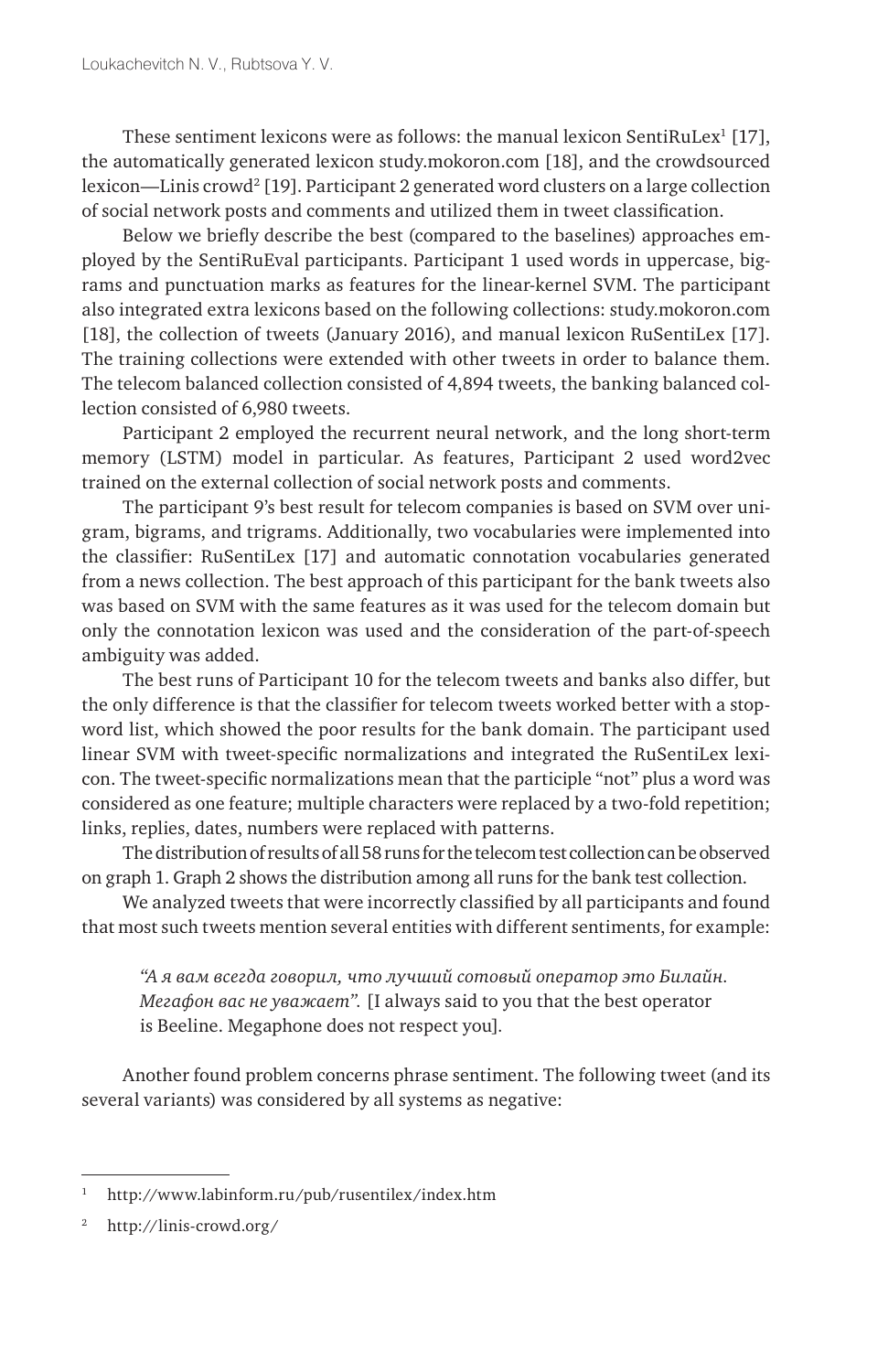*"ВТБ 24 сократил убыток вдвое во II квартале"* [VTB-24 **reduced losses** in II quarter]*.* 

Thus, it seems that dependence of the best systems from a training collection decreased, the systems now can use a lot of additional information. But they also should extract additional knowledge about phrase sentiment and try to find better ways to analyze different attitudes in the same tweet.



Graph 1. The distribution of all runs for Telecom collection

## **Bank collection**



**Graph 2.** The distribution of all runs for Bank collection

### **Conclusion**

In this paper we presented the Russian sentiment analysis evaluation SentiRuEval-2016 devoted to reputation monitoring of banks and telecom companies in Twitter. We described the task, data, the procedure of data preparation, and participants' results. At the previous evaluation SentiRuEval-2015, it was noticed that the presented machine-learning approaches significantly depended on the training

# **Telecom collection**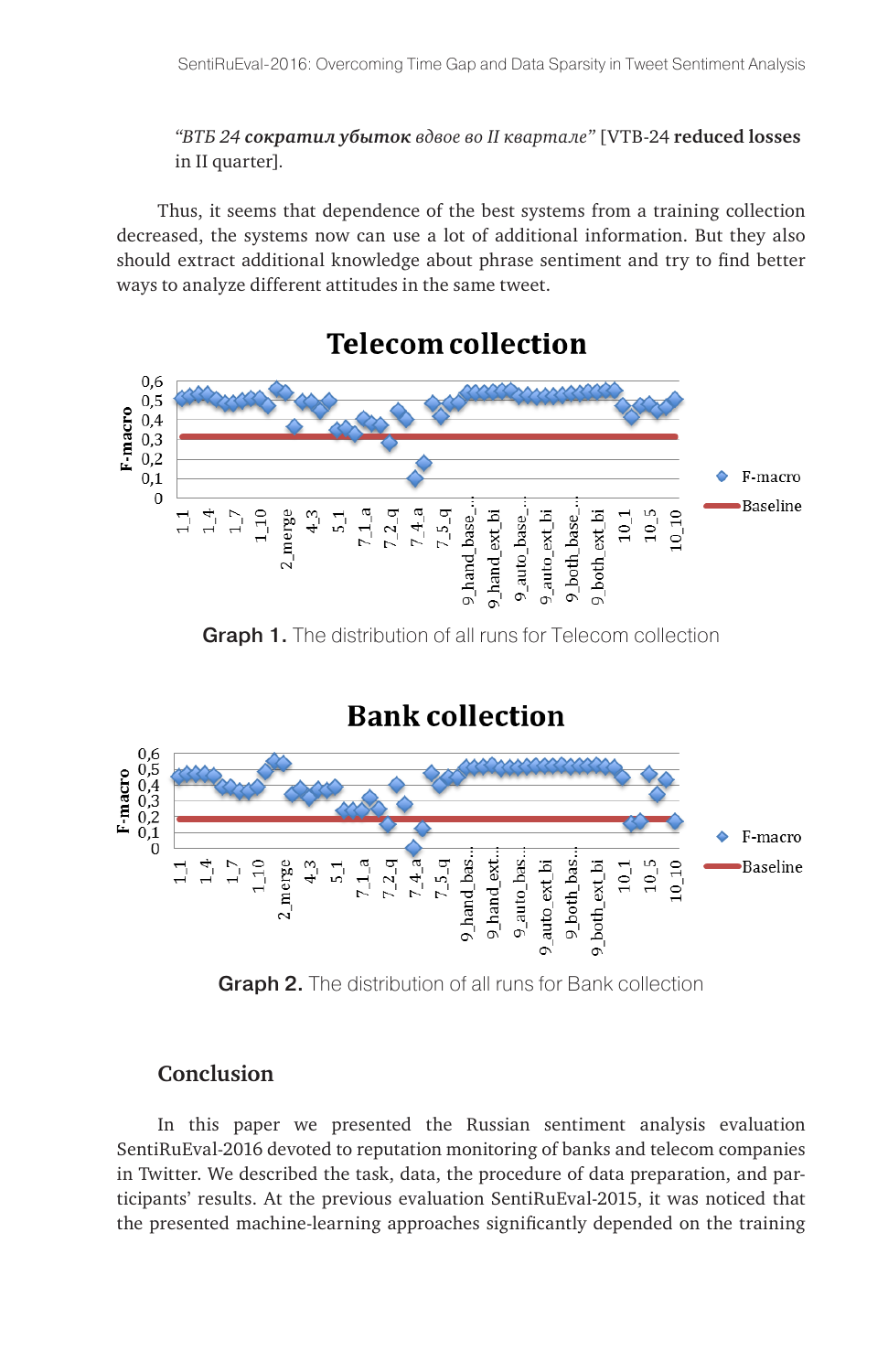collection, which was not enough for qualitative classification of the test collection because of data sparsity and time gap. The current results of the participants at SentiRuEval-2016 showed that they have made successful steps to overcome the abovementioned problems by combining machine-learning approaches and additional manual and automatic lexical resources.

All prepared collections are available for research purpose https://goo.gl/GhX3vU.

### **Acknowledgments**

This work is partially supported by RFBR grants No. 14-07-00682 and No.15-07-09306.

### **References**

- 1. *Loukachevitch N., Blinov P., Kotelnikov E., Rubtsova Y., Ivanov V., Tutubalina E.*  (2015), SentiRuEval: testing object-oriented sentiment analysis systems in Russian. Proceedings of International Conference Dialog-2015, pp. 3–9.
- 2. *Loukachevitch N., Rubtsova Y. Entity-Oriented Sentiment Analysis of Tweets: Results and Problems* (2015), Proceedings of Text-Speech-Dialog-2015, LNAI, Springer, 9302, pp. 551–559.
- 3. *Amigo E., Corujo A., Gonzalo J., Meij E., de Rijke M.* (2012), Overview of RepLab 2012: Evaluating Online Reputation Management Systems, CLEF 2012 Evaluation Labs and Workshop Notebook Papers, Rome.
- 4. *Amigo E., Albornoz J. C., Chugur I., Corujo A., Gonzalo J., Martin T., Meij E., de Rijke M., Spina D.* (2013), Overview of RepLab 2013: Evaluating Online Reputation Monitoring Systems, CLEF 2013, Lecture Notes in Computer Science Volume 8138, pp. 333–352.
- 5. *Hangya V., Farkas R.* (2013), Filtering and Polarity Detection for Reputation Management on Tweets, CLEF-2013 Working Notes.
- 6. *Baccianella, S., Esuli, A., Sebastiani, F.* (2010), SentiWordNet 3.0: An Enhanced Lexical Resource for Sentiment Analysis and Opinion Mining. In Chair), N. C. C., Choukri, K., Maegaard, B., Mariani, J., Odijk, J., Piperidis, S., Rosner, M., Tapias, D., eds.: Proceedings of the Seventh International Conference on Language Resources and Evaluation (LREC'10).
- 7. *Filgueiras J., Amir S.* (2013), POPSTAR at RepLab 2013: Polarity for Reputation Classification, CLEF-2013 Working Notes.
- 8. *Villatoro-Tello E., Rodríguez-Lucatero C., Sánchez-Sánchez C., López-Monroy A. P.*  (2013), UAMCLyR at RepLab 2013: Profiling Task. In CLEF (Working Notes).
- 9. *Lavelli A., Sebastiani F., Zanoli, R.* (2004), Distributional Term Representations: An Experimental Comparison. In Italian Workshop on Advanced Database Systems.
- 10. *Nakov P., Kozareva Z., Ritter A., Rosenthal S., Stoyanov V., Wilson T.* (2013), Semeval-2013 task 2: Sentiment analysis in Twitter, Proceedings of the 7th International Workshop on Semantic Evaluation SemEval-2014.